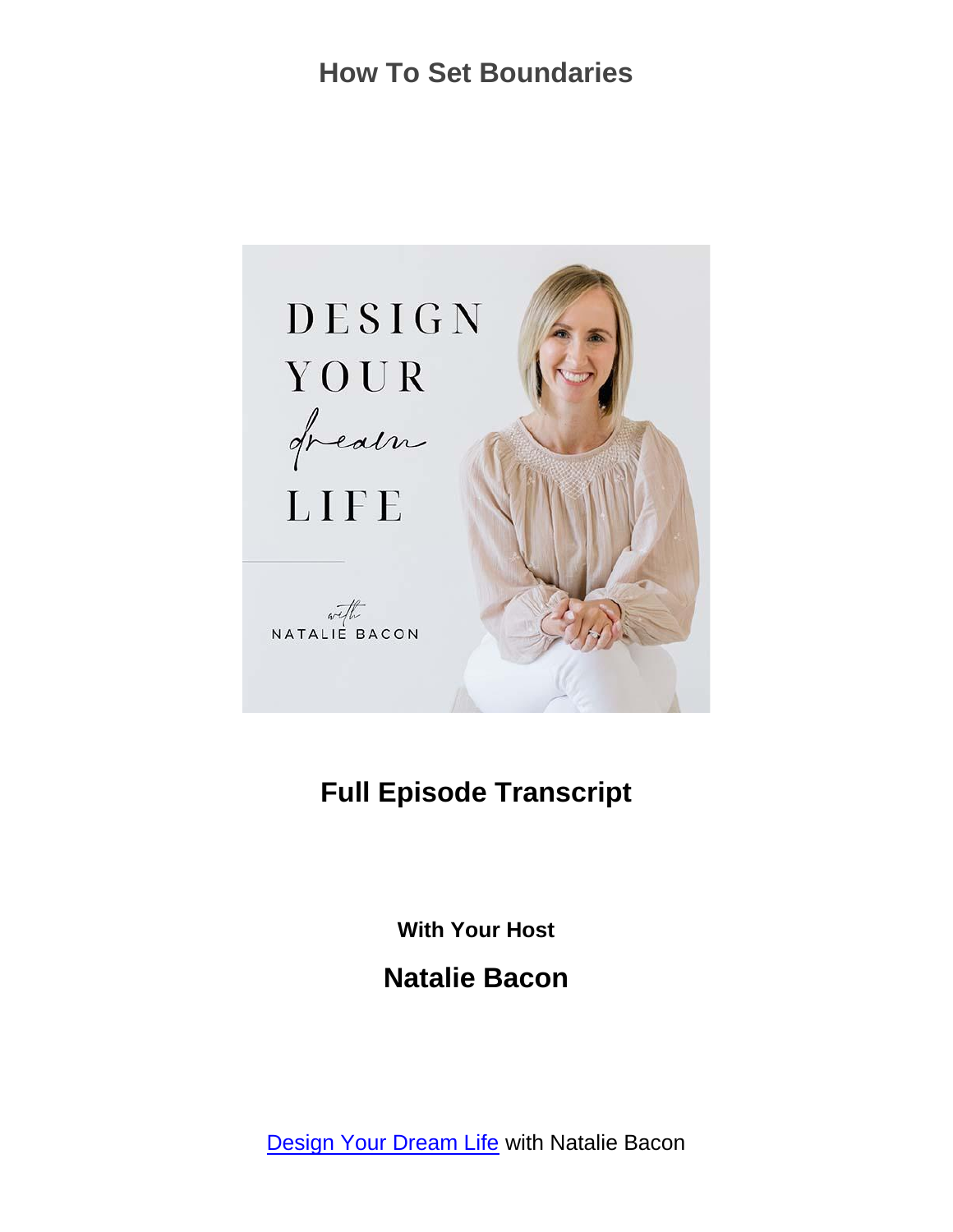Hi there. Welcome to the *Design Your Dream Life* podcast. My name is Natalie Bacon, and I'm an advanced certified mindfulness life coach as well as a wife and mom. If you're here to do the inner work and grow, I can help. Let's get started.

Hello my friend. Welcome to the podcast. I am so happy to be here with you today. I have to say that whenever life is throwing me curveballs, coming and recording a podcast is so grounding to me because I've been doing it for so many years. I truly feel like I have a strong relationship with you, and you make that possible. So thank you so much for being here. I genuinely, genuinely appreciate it.

Today, I want to talk with you about how to set boundaries. This comes up a lot in Grow You and my coaching program. You can join us at nataliebacon.com/coaching. This month we are diving into how to become your own best friend. Boundaries relates to becoming your own best friend because part of becoming your own best friend is repairing the relationship you have with yourself and prioritizing that over any other relationship.

So often we love others at our own expense. When a boundary is violated, we have trouble following through with it or even setting it because we are focused on the other person instead of being focused on what is true for us. So I'm going to talk with you about when to set a boundary, how to set a boundary.

Then if you want help with something you're struggling with with boundaries, I am doing all of the coaching inside Grow You in the month of July. So I highly, highly suggest joining now so I can help you with whatever you are struggling with.

When to set a boundary. Okay. Boundaries are something that you set just because you want to. It's not something that you need to justify. But it's also not something to punish someone else for. So you're not trying to control someone or show them or punish them or manipulate their behavior.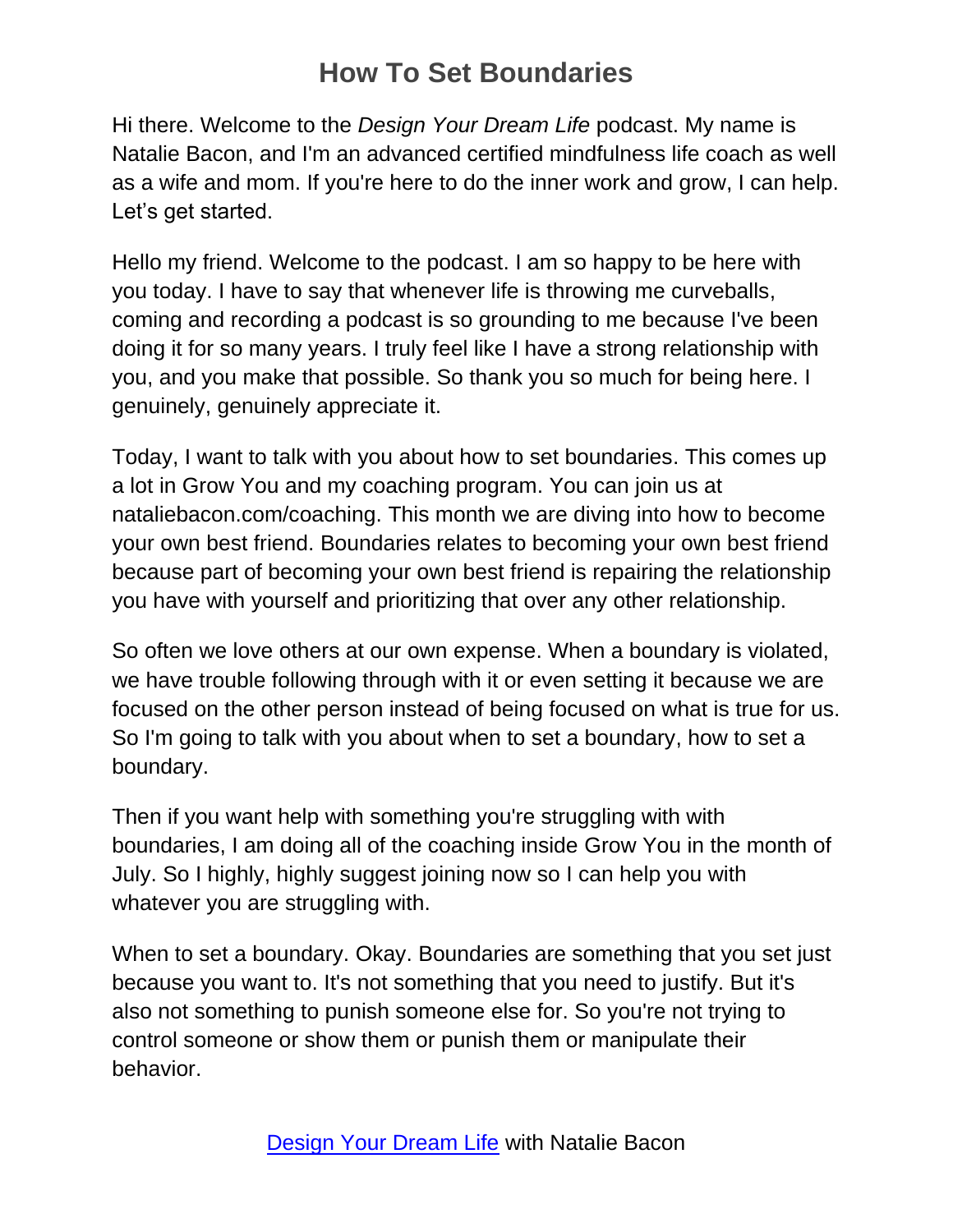Every single person who's an adult has agency. So you can think, feel, and act however you want, and so can anyone else. So you could walk out onto the street right now and someone could punch you in the face. They could do that, right? They have agency to do that.

Now, you probably have a boundary that if someone punches you in the face, you run away from them. You call the police or you seek help, right? Those are things that you're going to do if someone hits you in the face, and that is a boundary. Someone's coming into your space and in a way that you do not want them to. There are consequences for that for you. You're going to follow through with that.

Now, that does not mean that you walk outside and go up to everyone on the street and tell them that hey if you punch me in the face, this is what I'm going to do. So I think we get confused about boundaries. Because a lot of times we think it's a boundary situation, but it's really not. It's we have a rule for how someone else should behave.

So it's not a boundary if your husband doesn't take out the trash, for example. You might really want him to take out the trash, but if he doesn't, there's no boundary violation there. He's not coming into your space in a way that you don't like. There's nothing you can do other than make requests of him. I'm all for requesting people to do things for you. But if they don't and it's in a way where they're coming into your space, that's when you want to create a boundary.

So let me talk with you about how to create a boundary. Then we'll go through some examples. You want to make a request. The request is hey, you talk to me in a way that I don't like. I would just really prefer if you stopped. I don't like when you swear at me. Please, I want you to stop. That's a request. There is no kind of ultimatum. There's no consequence. It's simply a request. I think that's a great first step.

After that, though, if this person is not kind of honoring your request, which is totally within their agency, they might want to swear at you. But you, loving yourself being your own best friend, don't want to be sworn at. You

[Design Your Dream Life](https://nataliebacon.com/category/podcast/) with Natalie Bacon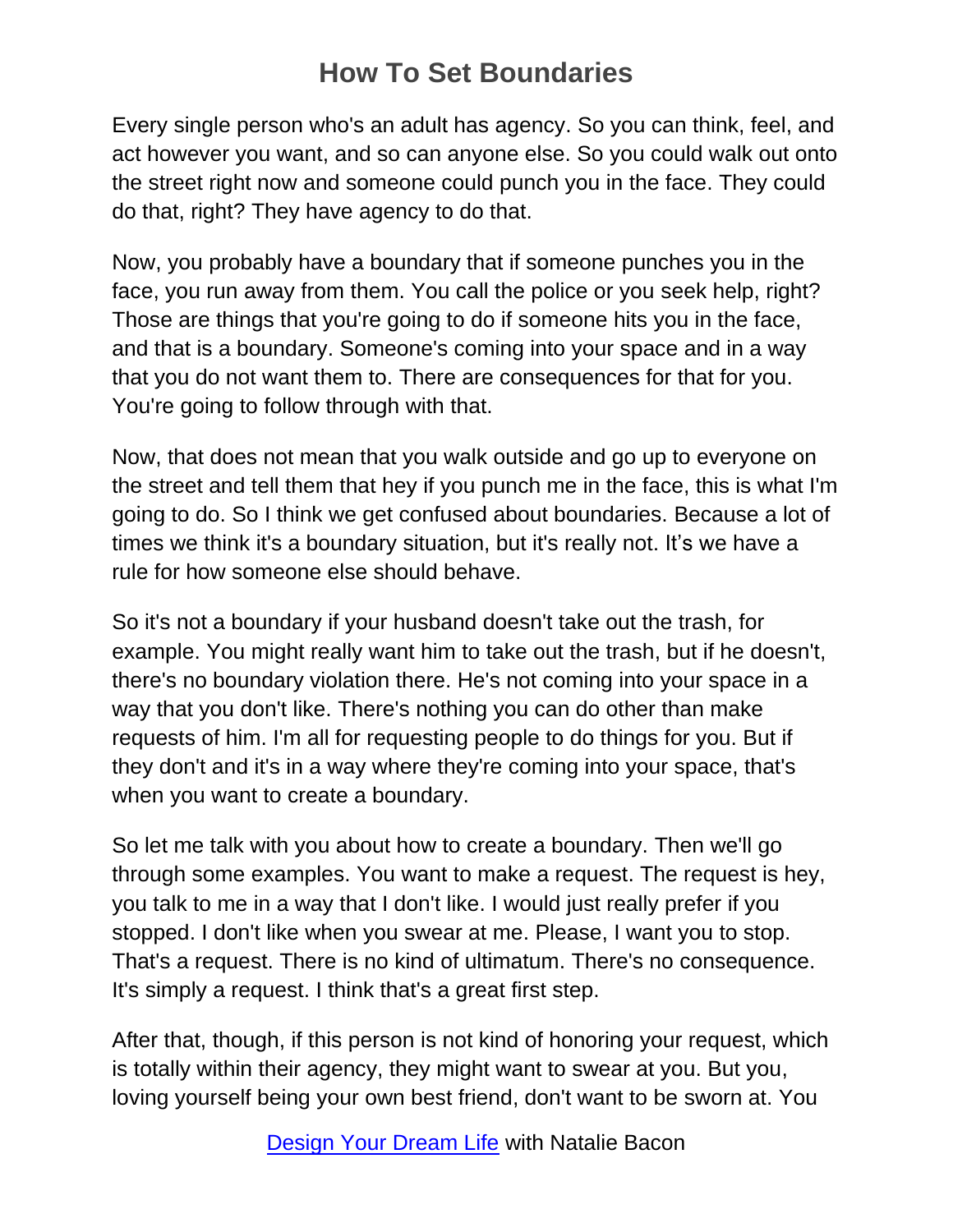don't want to be around someone who's swearing at you. So after you've made the request and the request still isn't followed through by with the other person, which is within their agency, again, you want to come up with a boundary.

A boundary includes not only your request, but also a consequence and a follow through. So the consequence might be if you swear at me again, I'm going to leave the room. I'm going to go for a drive. I'm going to leave in some way. Then you have to follow through with that. Because if you don't follow through, it's just a roading the relationship with yourself that you have even further.

One thing that I see comes up with boundaries is the emotion fueling you. You want to try to not set boundaries from strong negative emotion like hate. Instead, love would be the most ideal emotion to set a boundary from, but in some cases if someone's really swearing at you, it might be hard to get to love. But you might be able to get to compassion and curiosity. So pay attention to that emotion fueling you. Remember that you not only make the request, but you've also made the consequence and follow through.

I say keep making requests. But what you don't want to do is make them mean anything about your feelings when someone doesn't follow through. So, so often we make it mean something about us and our relationship when husband doesn't do what we want, doesn't take out the trash. I'm all for the requests. But when they don't do the thing, just don't make it mean anything about yourself. If the thing that they're doing is coming into your space in a way that you don't like, that's when you can set the boundary.

One key thing to understand here is that no one else really has to understand your boundary fully. So you can explain it to the other person if you want. You can say hey, I'm doing this for me. I'm on this growth, selflove journey, and it's just something that I probably should have been doing in the past even with the swearing. But now it's time for me to do this for me.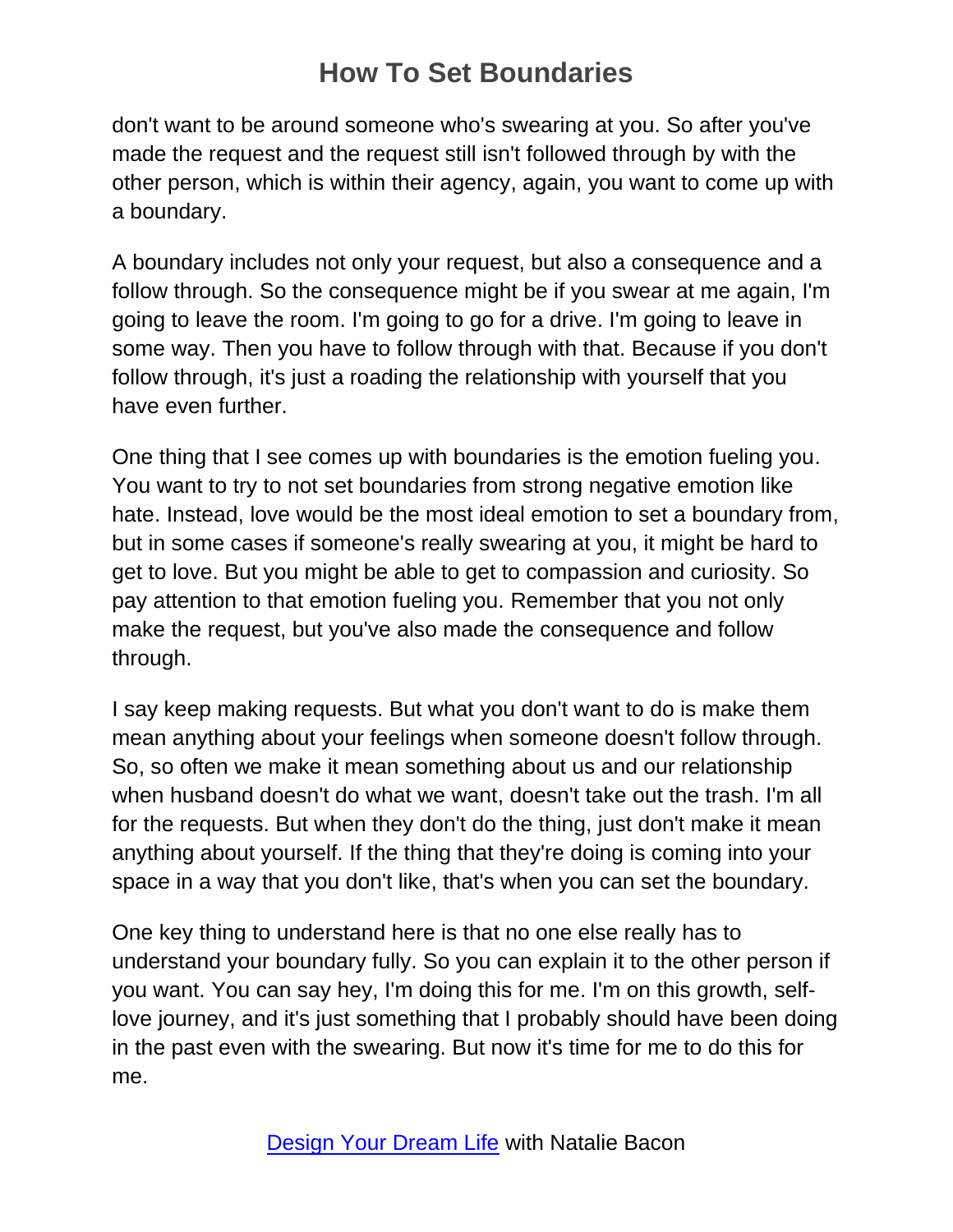Or you don't have to, right? It's like going up to everyone on the street and letting them know if they punch you in the face, you're going to take action and leave and then call the police. Don't really have to explain that. You get to decide when you want to explain the boundary. A lot of times we assume that we have to, but if you use the guy on the street who punches you example, you definitely can see that not all boundaries need an explanation.

Another important thing to remember when you're setting a boundary is you want to put the focus on you. Meaning make it about who you want to be in circumstances that you don't like. So I don't really like when someone swears at me. Who do I want to be in a circumstance that I don't like? Who do I want to be when someone is swearing at me? I want to love myself. If it's someone that I genuinely love, I also want to love that person. But I love myself first and foremost, and the most loving thing I can do for myself is to leave that situation.

Boundaries are more rare than I think we think. But on the other hand, I see people not setting boundaries when it is a boundary violation. So I love to use the swearing example because that does come up in relationships. I'm not talking about abusive relationships. I'm talking about just behavior that we don't like.

So it might even be husband is in a really bad place. He's really negative about his job every single day. Circumstances you don't like, who do you want to be? It might be that you say to yourself all right, I can listen to husband for 15 to 30 minutes every night after he gets home from work. That's my max for me to be able to love myself, for me to be able to love my husband, for me to be able to be present and show up in my family with the attitude that I want to show up in. I can handle 15 to 30 minutes of his complaining after work, and that's it.

That might be a boundary that you don't even mention to him. It might be just that after 15 to 30 minutes, you change the subject, or you do leave but you make it about you. Okay. I'm so sorry that you're having this bad day. I hear you, and you validate what he's going through. Then you go do

[Design Your Dream Life](https://nataliebacon.com/category/podcast/) with Natalie Bacon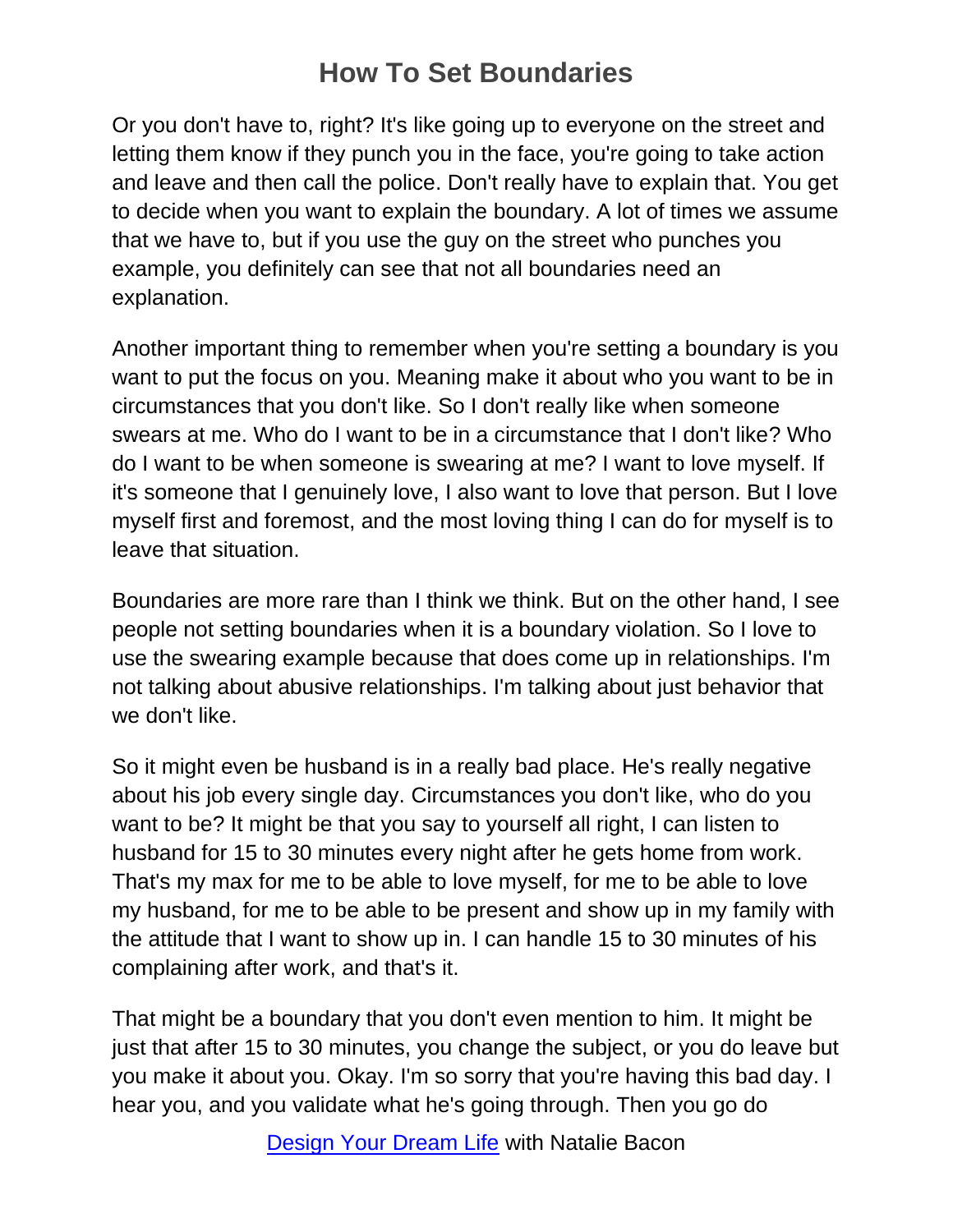something else. You go be with the kids, you go make dinner, you go to your workout class, whatever it is.

You can see how it's really about someone in your circumstances behaving in a way that you don't like, and you're not trying to control him. You're not trying to say hey, you need to do mindset work. You can't be negative anymore. But it is something that you might say hey, when you complain about your job every day after work, it's really hard for me to manage my mind. It would be so great if you try not to do that every single day. That's the request, right?

Your husband may or may not follow through with that, again, because he has agency. You just have to decide what's the consequence and what am I going to follow through with. Not to punish him, not to make it mean he's bad, right, but to love you yourself and to be able to recognize when you want to leave that situation.

Another example. You may have had boyfriends or example-boyfriends in the past where you decided not to have contact with them when they contact you. This is something that you never even needed to tell them. You just stop replying and stop engaging. This boundary is for you.

Remember, there doesn't have to be a lot of drama around this. It doesn't have to be this big thing. Like I can remember dating guys where there was a lot of drama around it. It was really more about me trying to manipulate their behavior and get them to change. Of course, they didn't change. If I could teach you how to change someone, I would just do that. But of course, we can't change other people.

So in this case, you could simply just decide I'm going to stop engaging with this person because I don't like how they're treating me. That's it. Recently in Grow You I coached a client whose friend was being really critical of her every time they were together. This would be a great boundary situation. Okay. She said, "Well, my friend is making me feel so bad. So down."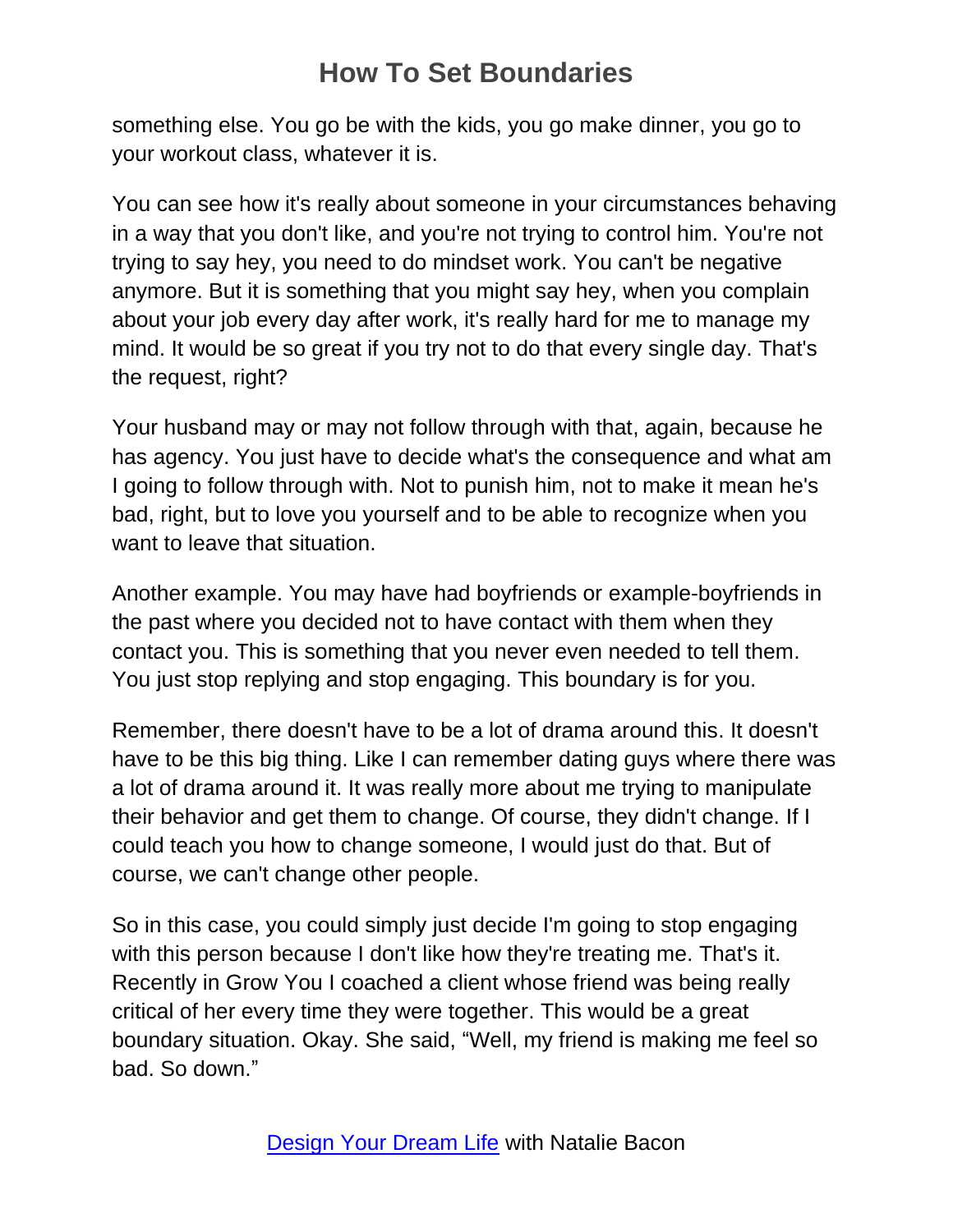That's the part we had to clean up because her friend can't possibly make her feel bad. No one can make you feel bad. But it can be something that you just don't want to be around. So it would sound like it's so hard for me to be around this person because of all of the mindset work I have to do when I'm around them. So my choice is I don't want to be around them. That just is a conversation you have with yourself. But the other person isn't creating your feelings. You are creating your feelings with the story that you're telling.

So in this case it was a situation where the client wanted to have a boundary and not see the friend as much, but only after she cleaned up the thoughts and feelings work where she took responsibility for how she was feeling. Then it actually became so much easier for her to limit her time with her friend because she wasn't feeling bad about it. She wasn't thinking that she was being a bad friend. She was thinking, "Oh, this is me just choosing who I want to spend my time with, what kind of people I want to be around." We don't have to justify that ever.

But what we don't want to do is think that other people are creating our feelings, or that they need to change in order to fit the kind of script that we have for who they should be in the world. They're doing the best that they can. That's just something as humans we all have to accept.

The cleaner you are in accepting it, meaning the more open you are about accepting it and the less resistance you have, the lighter all of this will feel. I can remember boundaries and all of this work feeling so heavy and messy and like what we call dirty pain where there's a lot of suffering because there's so much judgment.

So if this is a little bit foreign to you, and I'm speaking a different language with the clean pain and the dirty pain, we have all of these lessons inside Grow You. Just know that if you're new to starting boundaries, they're rare. But when they're needed, they're so important for you to maintain a healthy, wonderful, close intimate relationship with yourself.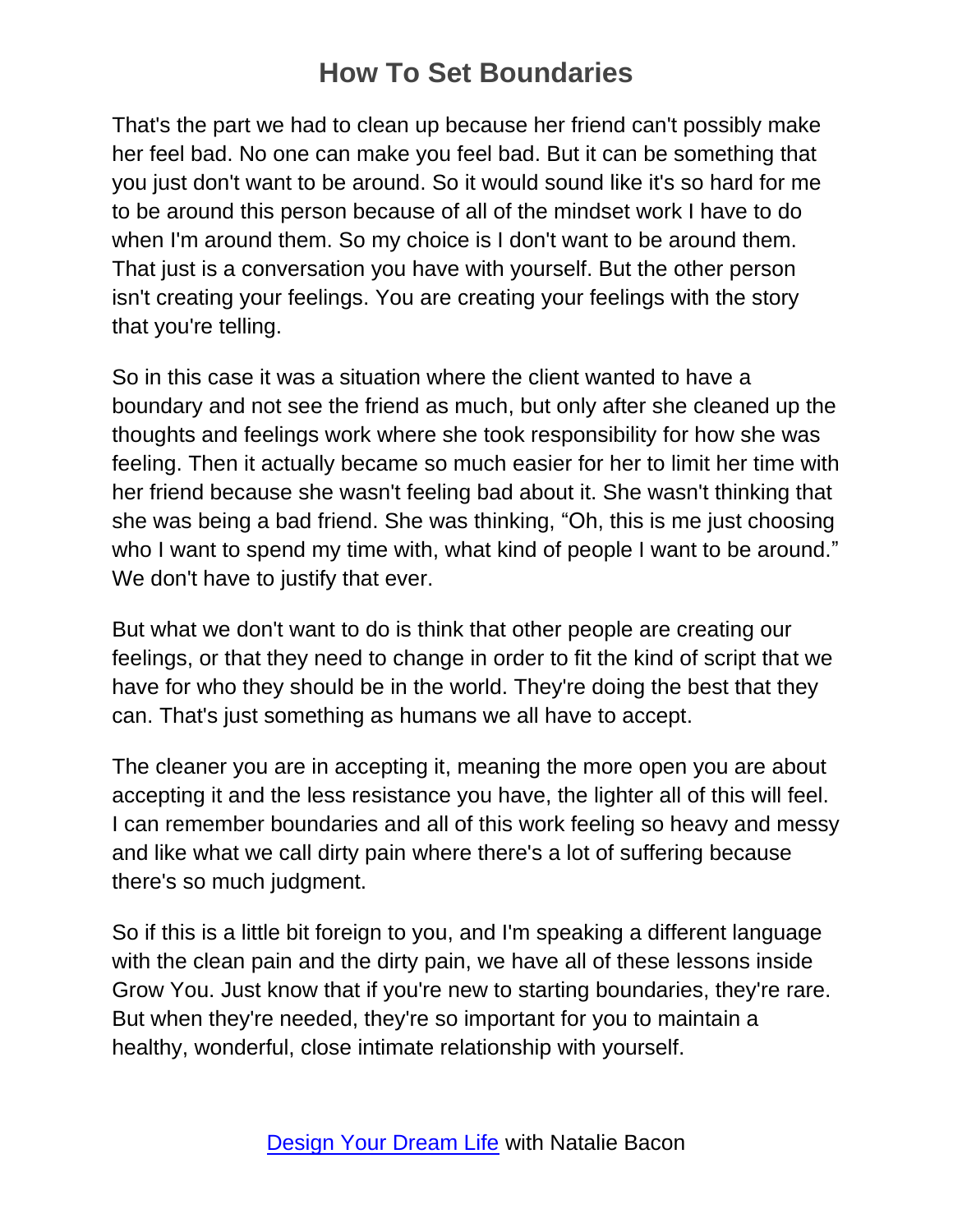A boundary is not an effort to control others. It's also not an out of saying no. So instead of being honest and saying no, I don't want to go do that thing. You say oh well, I'm just gonna set a boundary and not talk to her. So you just want to be clear of your reason. What is your reason for setting the boundary? You want to make it about you. I'm someone who doesn't want to be around someone who is swearing at me because I love myself, and I might love that other person. I want to keep loving that other person. So I need to remove myself in order to keep loving them.

I remember setting boundaries with my dad who suffered from alcoholism, for gosh, his whole life almost. Once I got clear on boundaries, it was so much easier to love him. I just let him be an alcoholic, which, of course, he was already doing. He was already drinking a lot and making his life decisions that I would never make. It was all okay, and I got to love him. That meant if I sensed he was drinking, I wasn't around him. I did that for me. Not in an effort to get him to stop drinking.

Of course I requested hey, what do you think about stopping drinking? Right? It's not like he had never considered that idea. It's not like he had never heard of AA or rehab or all of these other programs. He was very smart. He was a dentist. Very educated. Had lots of opportunities to stop drinking. He didn't want to stop drinking. Right? His brain was so in that loop. That's what happens with addiction.

But here that's kind of like a more extreme example with the alcoholism. But anytime someone is in your space in a way that you don't like, you get to create a boundary for you, not to try to control the other person. From love or at least from compassion or curiosity so that you're not trying to blame them for your feelings. That's where it kind of feels icky.

If you're saying oh, this friend is so critical of me, and you're blaming her for how you feel. Then if she's responsible for how you feel, then you're responsible for how she feels. Then you don't want to set the boundary because you don't want to hurt feelings. It's just one big misunderstanding.